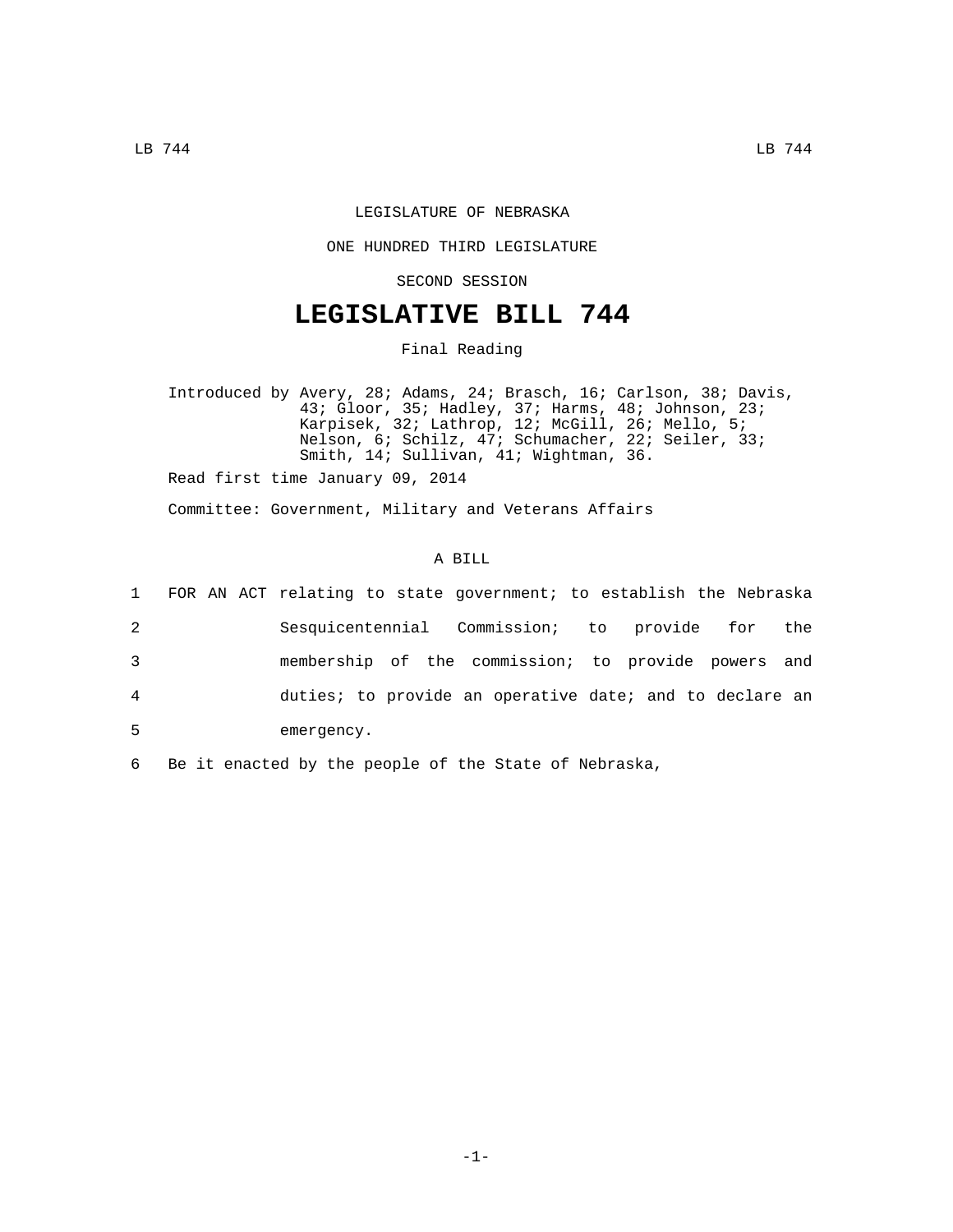| $\mathbf{1}$ | Section 1. The Nebraska Sesquicentennial Commission is                |  |  |  |  |  |
|--------------|-----------------------------------------------------------------------|--|--|--|--|--|
| 2            | hereby established. The commission shall consist of seventeen members |  |  |  |  |  |
| 3            | to be appointed by the Governor within sixty days after the operative |  |  |  |  |  |
| 4            | date of this act. The commission shall include members from all       |  |  |  |  |  |
| 5            | regions of the state, representing all major interests and a diverse  |  |  |  |  |  |
| 6            | array of industries. No more than eight of the members shall be       |  |  |  |  |  |
| 7            | affiliated with the same political party. The members shall select a  |  |  |  |  |  |
| 8            | chairperson and a vice chairperson, and all members shall be          |  |  |  |  |  |
| 9            | reimbursed for their actual and necessary expenses as provided in     |  |  |  |  |  |
| 10           | sections 81-1174 to 81-1177. The Governor shall fill any vacancy      |  |  |  |  |  |
| 11           | occurring on the commission by appointment. For administrative and    |  |  |  |  |  |
| 12           | budgetary purposes only, the commission shall be housed within the    |  |  |  |  |  |
| 13           | Nebraska State Historical Society. The existence of the commission    |  |  |  |  |  |
| 14           | and terms of the members shall terminate on June 30, 2018.            |  |  |  |  |  |
| 15           | Sec. 2. The Nebraska Sesquicentennial Commission shall                |  |  |  |  |  |
| 16           | develop programs and plans for official observance of the one hundred |  |  |  |  |  |
| 17           | fiftieth anniversary of Nebraska statehood in 2017. The commission    |  |  |  |  |  |
| 18           | shall work closely with various state agencies, boards, commissions,  |  |  |  |  |  |
| 19           | and political subdivisions, including the State Department of         |  |  |  |  |  |
| 20           | Education, the Department of Roads, the Nebraska State Historical     |  |  |  |  |  |
| 21           | Society, the Nebraska State Fair Board, the Game and Parks            |  |  |  |  |  |
| 22           | Commission, and the Nebraska Tourism Commission, to execute           |  |  |  |  |  |
| 23           | commemorative events and to implement educational activities.<br>The  |  |  |  |  |  |
| 24           | commission may also seek the guidance and support of any other groups |  |  |  |  |  |
| 25           | organizations the commission deems necessary or helpful<br>or<br>in   |  |  |  |  |  |